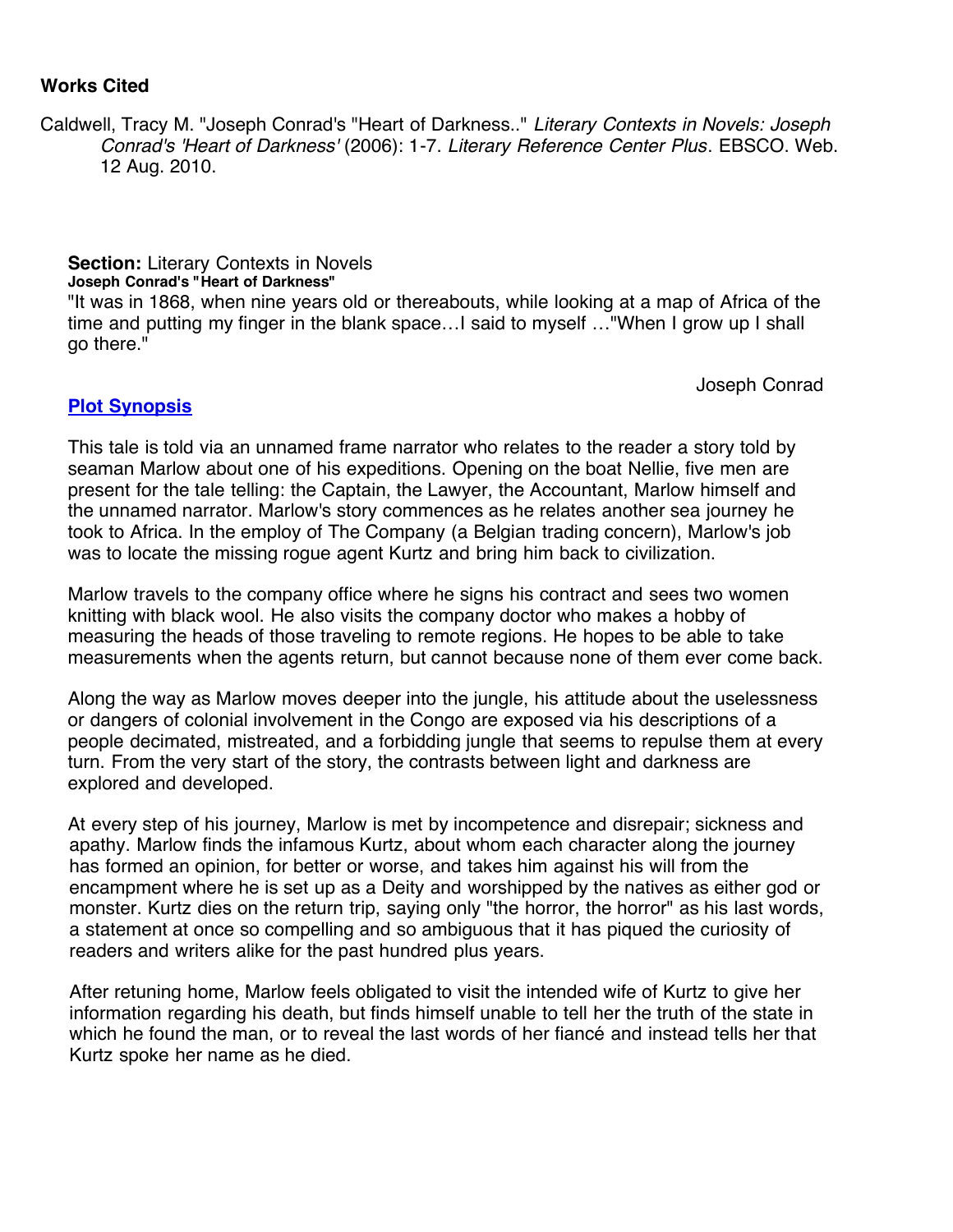#### **Historical Contexts**

Written as an engagement with the horrible consequences of colonial activity in Africa, Conrad comments upon the effect the invasion of a foreign, sovereign power had on individuals and institutions. Heart of Darkness is usually interpreted as being "about" the specific abuses of power in the colonization of Africa, although Africa is never specifically mentioned in the story at all. According to Douglas Hewitt, Conrad's "narrative strategy in Heart of Darkness is designed to undermine the assumptions of his readers about colonialism and the advance of civilization" (374). Conrad's childhood dream of visiting the "Dark Continent" was shattered after he witnessed the horrifying state of the Belgian Congo in 1890. His observations include having "the distasteful knowledge of the vilest scramble for loot that ever disfigured the history of human consciousness and geographical exploration. What an end to the idealized realities of a boy's daydreams!" [\(Heart of Darkness 1](http://web.ebscohost.com/lrc/delivery?vid=3&hid=8&sid=72e02b41-66cf-4ce5-89ff-96d7354f0fde%40sessionmgr11#toc)86)

The text first appeared in Blackwood's magazine in 1899, and is classified as an example of a text bridging the gap between Victorian and Modern literature. Some of the issues explored in this and other post-Victorian texts include a sense of the loss of confidence in an ordered and predicable universe as a result of various historical events. T. S. Eliot quotes a line from Heart of Darkness in an epigraph to his poem "the Hollow Men" -- "Mistah Kurtz---he dead". The "hollow" nature of men in the time period of modern consciousness is highlighted in this poem as much as in Heart of Darkness: "We are the hollow men/ We are the stuffed men/ Headpiece filled with straw." Figures of this type appear in the Hairdresser's Dummy and even in descriptions of Kurtz.

The period was also influenced by the growing understanding of different cultures discovered via anthropological expeditions which began in the previous century and culminated in the Great Crystal Palace exhibition in England (1851) in which the white, European (British) man was figured as the highest form of evolution. The deconstruction of this assumption is reflected in Heart of Darkness, over fifty years later, in light of the reports of barbaric practices engaged in by powers attempting to secure colonial rule.

The Belgian Congo, the ostensible location of the story, was, in the late 1800s the 'property' of King Leopold. Even though many allegations surfaced regarding Leopold's own activities in the Congo as questionable and barbaric, he was not universally vilified. The famous explorer H.M. Stanley said of him "King Leopold found the Congo…cursed by cannibalism, savagery, and despair; and he has been trying, with a patience…to relieve it of its horror… [to] save it from perdition" (qtd. in Hennessy 79).

There are several theories regarding the influences on Conrad's depiction of Kurtz. Ian Watt suggests it was James S. Jameson, a member of the Emin Pasha Expedition, who it was rumored "indulged in cannibal orgies" and whose history was similar to the one provided for Kurtz (Watt 144 n.).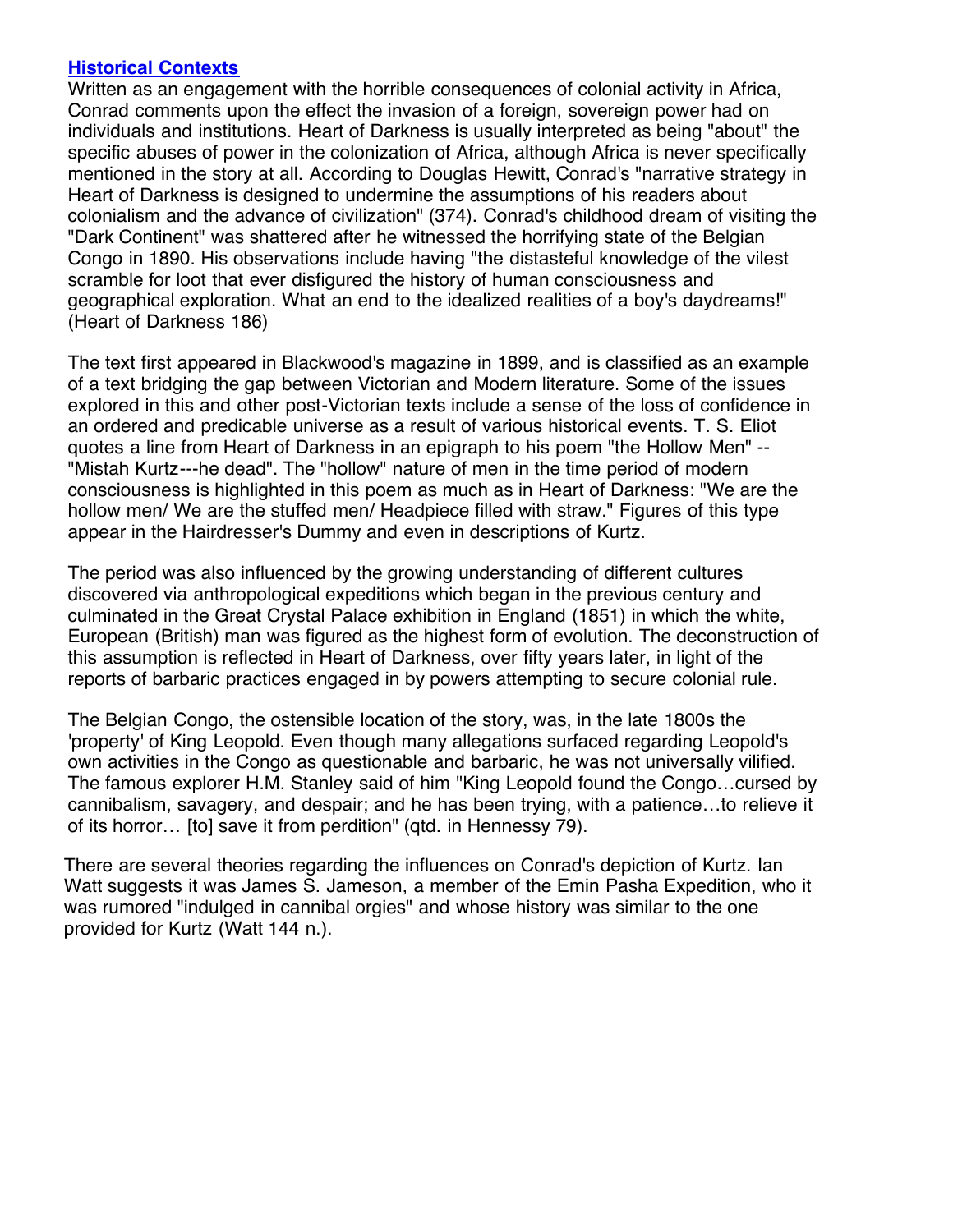### **Societal Contexts**

The ethics and operations of society are explored in the text in each of the settings, from the civilized starting point of the journey to the more natural and forbidding setting of Kurtz's camp. Social custom, ritual and philosophy are explored by the juxtaposition of civilized mores and savage rituals. From the kinship of sailors to the dangers of a charismatic personality on others, social interactions are explored via Marlow as narrator [and Kurtz who seem](http://web.ebscohost.com/lrc/delivery?vid=3&hid=8&sid=72e02b41-66cf-4ce5-89ff-96d7354f0fde%40sessionmgr11#toc)s to leave most people whom he encounters spellbound.

Women figure in the text as direct representations of the Victorian virgin/whore complex. The Savage Mistress symbolizes unchained sexuality, primitive and seductive in the extreme while the Intended symbolizes purity in both mind and body. Although the text reinforces these stereotypes on the surface, it invites the reader to look deeper to find a more complex and contradictory theory. In the end when Marlow tells the Intended Kurtz spoke her name as he died, a symbolic linguistic replacement identifies the pure and innocent wife-to-be as "The Horror."

#### **Religious Contexts**

As a literary movement, Modernism often engaged in a critical study of the Bible as a literary text rather than a religious document. The effects of philosophical commentaries like Nietzsche's "God is dead" statement, along with the concept that, in opposition to previously held theories, faith and values were constructions and not instinctual beliefs, created an atmosphere of doubt and dislocation of meaning previously predicated on Biblical "truth." There are several points in Heart of Darkness where meaning is impossible [to locate, as is noted](http://web.ebscohost.com/lrc/delivery?vid=3&hid=8&sid=72e02b41-66cf-4ce5-89ff-96d7354f0fde%40sessionmgr11#toc) by Marlow. Conrad's reluctance to decipher these ambiguities highlights the feeling that many things that are either pointless or cannot be understood in any concrete way.

In a letter to Cunninghame Graham in 1898 Conrad reveals his own feelings on the state of belief and religion:

 Life knows us and we do not know life…Half the words we use have no meaning whatever and of the other half each man understands each word after the fashion of his own folly and conceit. Faith is a myth and beliefs shift like mists on the shore; thoughts vanish; words, once pronounced, die; and the memory of yesterday is as shadowy as the hope of tomorrow…As our [Polish] peasants say: 'Pray brother; forgive me for the love of God.' And we don't know what forgiveness is, nor what is love, nor where God is. (qtd. in Karl 127).

Historically, Christianity is an important lens through which one can begin to understand the actions of colonizers and missionaries that flooded Africa in the late 1800s. Belgian King Leopold's Congo influence, for example, was predicated on his view of heathen savagery present in the area. During a conference in Brussels he shored up his position, arguing that his goal in the Congo was to "open to civilization the only part of our globe where Christianity has not penetrated and to pierce the darkness which envelops the entire population" (qtd. in Hennessey 79).

According to Hennessy, the Congo was attacked by Christians with a never before witnessed religious zeal: "No foreign missionary field was ever so quickly occupied by Christian workers as the Congo" which he sees as a positive improvement and believes the natives welcome the missionaries who "go and come among the fiercest cannibalistic tribes without fear of being molested" (97).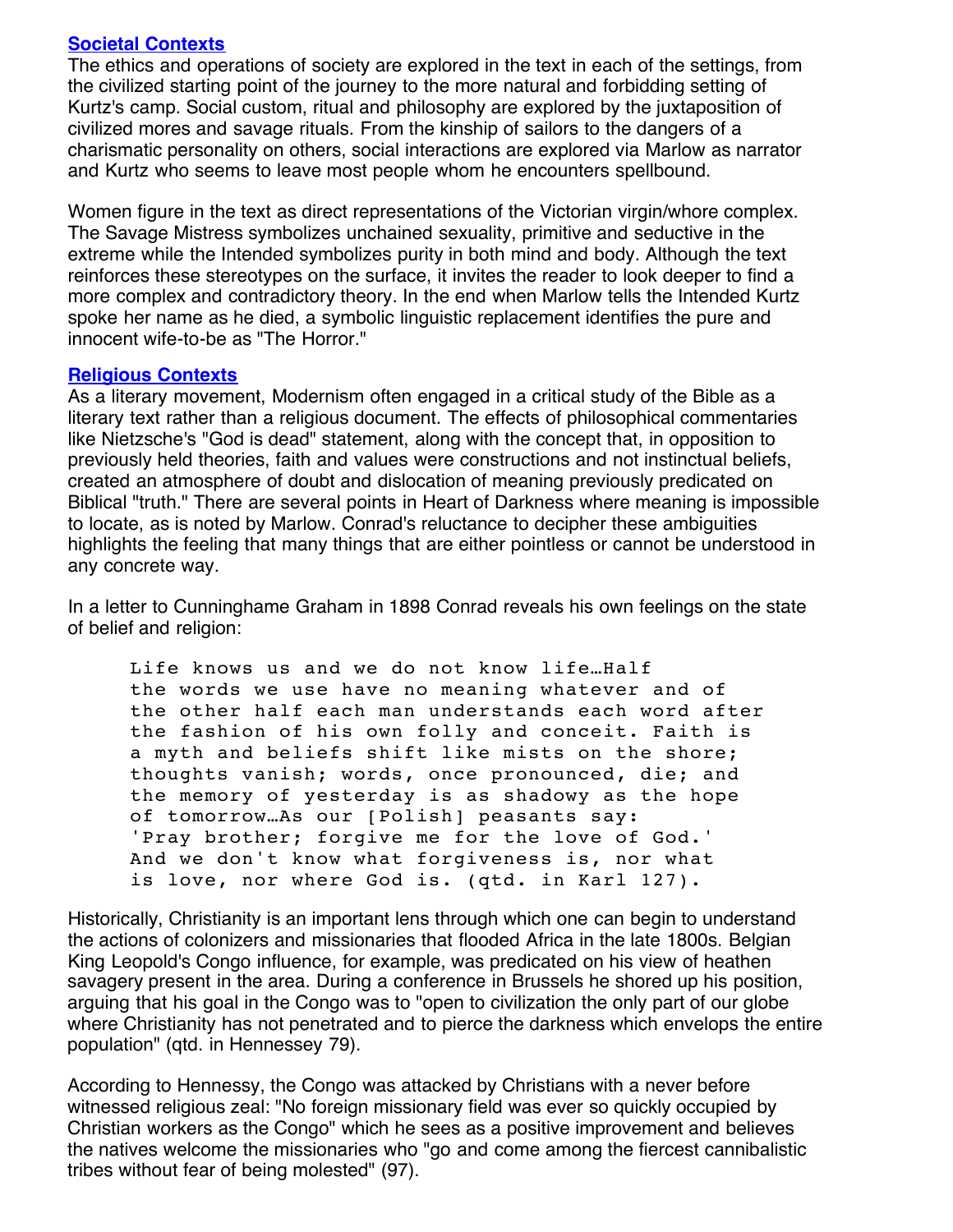### **Scientific & Technological Contexts**

During the modern period, literature reflected, in its themes and content, a growing insecurity about and challenge to 19th century science and its ability to adequately explain the universe and human condition. By the late Victorian period, the opportunities provided by the Industrial Revolution were revealed to have a darker side: movement of people from the relative safety of rural living to the crowded and polluted metropolis of London.

The growth of psychology and psychoanalysis in which the concept of unconscious motivations were shown to be involved in the everyday decisions made by individuals has a place in not only the depictions and possible explanations for Kurtz's behavior but also for the Doctor's interest in Marlow as he leaves for Africa.

[The doctor measures Marlow's head, e](http://web.ebscohost.com/lrc/delivery?vid=3&hid=8&sid=72e02b41-66cf-4ce5-89ff-96d7354f0fde%40sessionmgr11#toc)mploying a form of phrenological scientific process that was one of the pseudo-sciences at the time. Marlow thinks he "is becoming scientifically interesting." The doctor says the head measurements are probably not useful because the changes take place inside the men.

#### **Biographical Contexts**

Joseph Conrad was born in 1857 in the Russian occupied Ukraine. When his father was exiled in 1861 to Siberia as a potential threat to the government, Conrad and his mother went with him. Conrad's mother died when he was eight of tuberculosis, and his father died when he was twelve. At the age of seventeen, Conrad began a long period of 'adventures at sea, and in 1884 became a naturalized British subject. English was Conrad's third language. When Conrad traveled to Africa it was still one of the 'blank' spaces on the map, something that excited his curiosity (as much as it did many people of his day). Marlow's journey in Heart of Darkness parallel's Conrad's own journey into Africa, during which he headed a Belgian steamship on a journey up the Congo River in 1890. Conrad died in 1924.

[Though viewed as an an](http://web.ebscohost.com/lrc/delivery?vid=3&hid=8&sid=72e02b41-66cf-4ce5-89ff-96d7354f0fde%40sessionmgr11#toc)ti-imperial text, Conrad himself was not against colonial expansion per se. African novelist Chinua Achebe initiated the contemporary debate over Conrad's possible racist inclinations by boldly asserting "Joseph Conrad was a thoroughgoing racist," continuing, "Certainly Conrad had a problem with niggers. His inordinate love of that word itself should be of interest to psychoanalysts" (258). Wilson Harris leads the opposition to Achebe's scathing commentary, focusing on Achebe's failure to understand Conrad's use of parody, through which Conrad explores "the properties of established order that mask corruption in all societies, black and white… a perception of catastrophe behind… mankind the hunter whose folklore is death; mankind the ritualist who sacrifices female children to maintain the symmetry of males, or mankind the priest who once plucked the heart from the breast of a living victim to feed the sun" (265).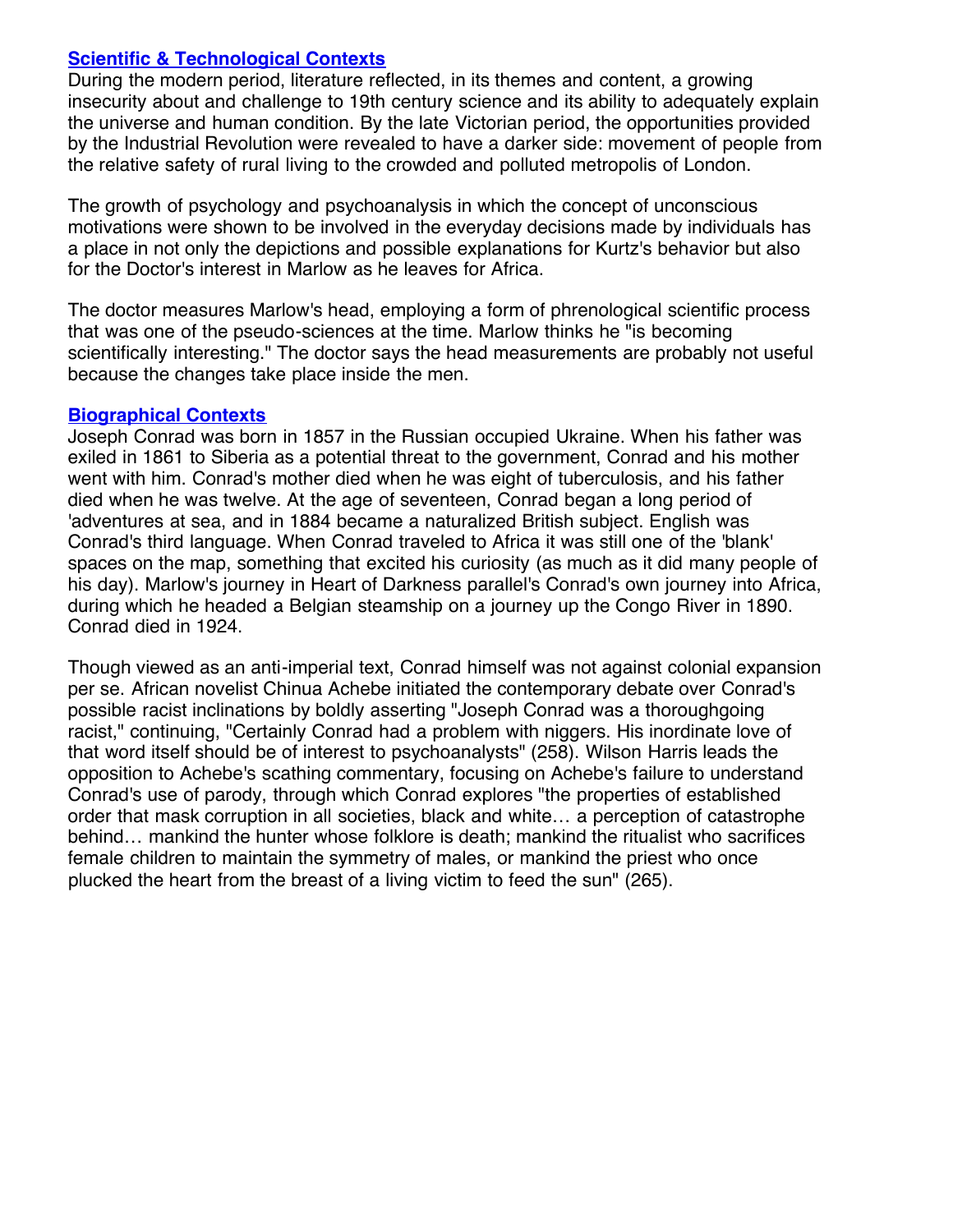## **Discussion Questions**

- 1. Discuss the importance of the following quote: "…but what thrilled you was just the thought of their humanity-like yours-the thought of your remote kinship with this wild and passionate uproar…ugly yes, it was ugly enough, but if you were man enough you would admit to yourself that there was in you the faintest trace of a response to the terrible frankness… (38).
- 2. Notice Conrad's attention to describing their progress to Kurtz's camp-(page 40)-they "crawled," they "crept" to Kurtz. Kurtz is also described as crawling in the story. What do you think Conrad is trying to say about both Marlow and Kurtz?
- 3. Why do the natives fire on Marlow's boat? Is it an attack? What does it signify?
- 4. Kurtz is described as "little more than a voice" and "something altogether without substance." What does this mean and what does it have to do with the themes of the novel?
- 5. What do you assume are the "unspeakable rites" Kurtz participates in during the Midnight Dances?
- 6. What do the heads in front of Kurtz's camp symbolize?
- 7. What is the function of the 'savage mistress' in the text?
- 8. What is the (at least) double meaning of the title?
- 9. What is the "horror" of which Kurtz speaks on his death bed?
- 10. Why does Marlow end up lying to Kurtz's "intended" bride? What is the symbolic significance of that lie?
- 11. What do you think the symbolic import is of the women knitting black wool and the white thread around the black laborer's neck?

# **Essay Ideas**

- [1. At the start of the](http://web.ebscohost.com/lrc/delivery?vid=3&hid=8&sid=72e02b41-66cf-4ce5-89ff-96d7354f0fde%40sessionmgr11#toc) story, Marlow is described as finding meaning not on the inside (like in the shell of a cracked nut) but rather on the outside. Write an essay which argues your opinion of where meaning is located in the text-if it isn't inside the heart of Africa with Kurtz, where is it?
- 2. Explore the main characters and what they each represent, including in your analysis the characters of Marlow, Kurtz, the narrator, the Intended, and the Savage Mistress.
- 3. Analyze the differences between Marlow and Kurtz in terms of the idea that Kurtz represents what people become if left to follow their basic instincts while Marlow represents the civilized soul who is able to resist "going native."
- 4. Write an essay that analyzes the use of opposites in the text: light/dark, civilized/savage, inner/outer.
- 5. Write an essay that offers and supports several interpretations of either the meaning of the title or the meaning of "the Horror."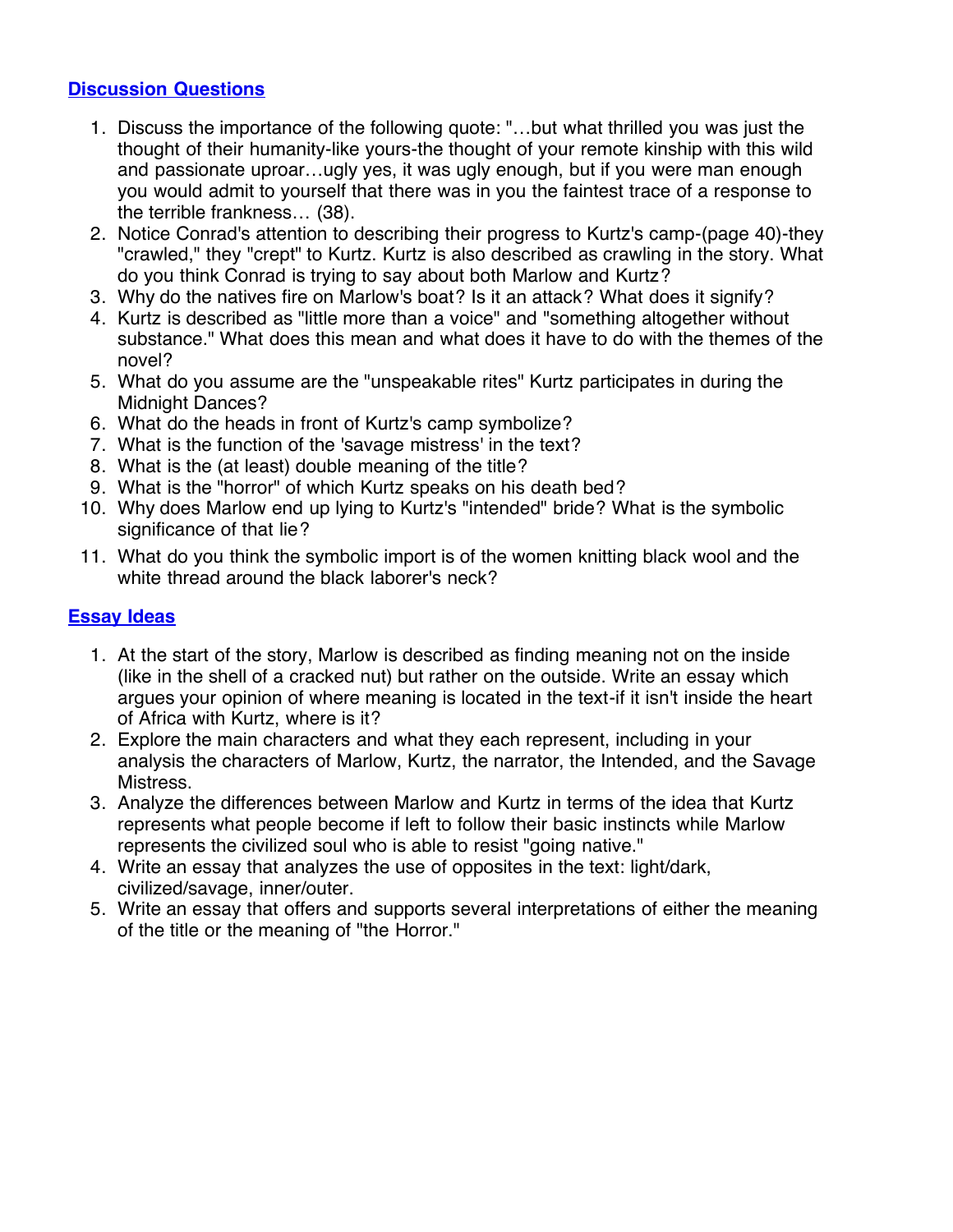#### **Works Cited**

*[Achebe, Chin](http://web.ebscohost.com/lrc/delivery?vid=3&hid=8&sid=72e02b41-66cf-4ce5-89ff-96d7354f0fde%40sessionmgr11#toc)ua. "An Image of Africa: Racism in Conrad's Heart of Darkness" The Norton Critical Edition of Heart of Darkness, third edition. New York: W.W. Norton & Company, 1988.*

*Conrad, Joseph. The Norton Critical Edition of Heart of Darkness, 3rd edition. New York: W.W. Norton & Company, 1988.*

*Hewitt, Douglas. "Heart of Darkness and some 'Old and Unpleasant Reports.'" Review of English Studies, 38 (1987).Academic Search Premier. EBSCO. University at Albany Libraries. 26 Sept. 2005.*

*Hennessy, Maurice N. "The Congo Free State: A Brief History, 1876 to 1908." The Norton Critical Edition of Heart of Darkness, 3rd edition. New York: W.W Norton & Company, 1988.*

*Karl, Frederick R. "Introduction to the Danse Macabre: Conrad's Heart of Darkness." Joseph Conrad Heart of Darkness: A Case Study in Contemporary Criticism, Ed. Ross C. [Murfin. New Y](http://web.ebscohost.com/lrc/delivery?vid=3&hid=8&sid=72e02b41-66cf-4ce5-89ff-96d7354f0fde%40sessionmgr11#toc)ork: St. Martin's Press, 1989.*

*Murfin, Ross C. "Introduction: The Biographical and Historical Background." The Norton Critical Edition of Heart of Darkness, 3rd edition. New York: W.W. Norton & Company, 1988.*

*Watt, Ian. Conrad in the Nineteenth Century. Los Angeles: University of California Press, 1979.*

By Tracy M. Caldwell

 $\sim$ ~~~~~~